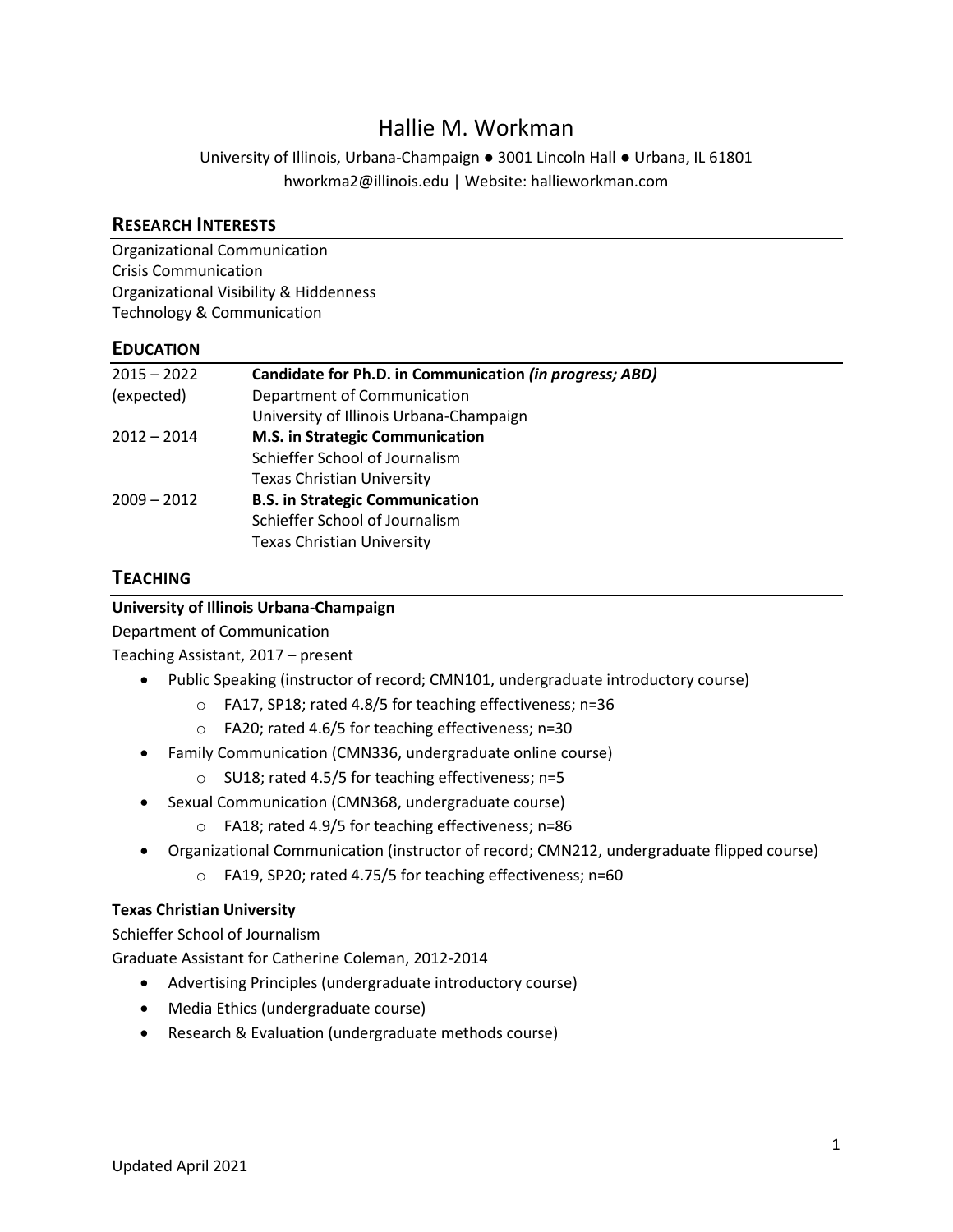## **AWARDS & RECOGNITIONS**

| 2020           | List of Teachers Ranked as Excellent                                                   |
|----------------|----------------------------------------------------------------------------------------|
|                | Public Speaking (CMN101)                                                               |
|                | Center for Innovation in Teaching & Learning, UIUC                                     |
| 2020           | List of Teachers Ranked as Outstanding                                                 |
|                | Introduction to Organizational Communication (CMN212)                                  |
|                | Center for Innovation in Teaching & Learning, UIUC                                     |
| 2019           | <b>List of Teachers Ranked as Excellent</b>                                            |
|                | Introduction to Organizational Communication (CMN212)                                  |
|                | Center for Innovation in Teaching & Learning, UIUC                                     |
| 2018           | List of Teachers Ranked as Outstanding                                                 |
|                | Sexual Communication (CMN386)                                                          |
|                | Center for Innovation in Teaching & Learning, UIUC                                     |
| 2018           | <b>Top Student Paper Award</b>                                                         |
|                | "Managing organizational hiddenness in the face of rupture"                            |
|                | International Communication Assoc., Organizational Communication Division              |
| 2018           | Nominee, Best First-Year Teacher; CMN101                                               |
|                | Nominated by Dr. Mardia Bishop, course director for CMN101                             |
|                | Department of Communication, UIUC                                                      |
| 2017           | List of Teachers Ranked as Outstanding                                                 |
|                | Public Speaking (CMN101)                                                               |
|                | Center for Innovation in Teaching & Learning, UIUC                                     |
| 2017           | Best of the B.E.S.T. Presentation Award                                                |
|                | "Examining the structure of interactional expertise in a scientific organization using |
|                | multilevel egocentric analysis"                                                        |
|                | International Communication Assoc., Organizational Communication Division              |
|                | (Co-authored with William C. Barley, Ly Dinh, and Chengyu Fang)                        |
| 2016           | <b>Top Paper Award</b>                                                                 |
|                | "Frame mismatch: How framing communication as transmission hinders                     |
|                | interdisciplinary collaboration"                                                       |
|                | International Communication Assoc., Organizational Communication Division              |
|                | (Co-authored with William C. Barley, Kaitlyn Childs, and Ly Dinh)                      |
| 2013           | <b>Top Paper Award</b>                                                                 |
|                | "The front page of the internet: Safe spaces and hyperpersonal communication           |
|                | among females in an online community"                                                  |
|                | Southwest Education Council for Journalism & Mass Communication                        |
|                | (Co-authored with Catherine A. Coleman)                                                |
| <b>FUNDING</b> |                                                                                        |
| 2015-2017      | <b>INTERSECT Fellowship</b>                                                            |
|                | Graduate College, University of Illinois Urbana-Champaign                              |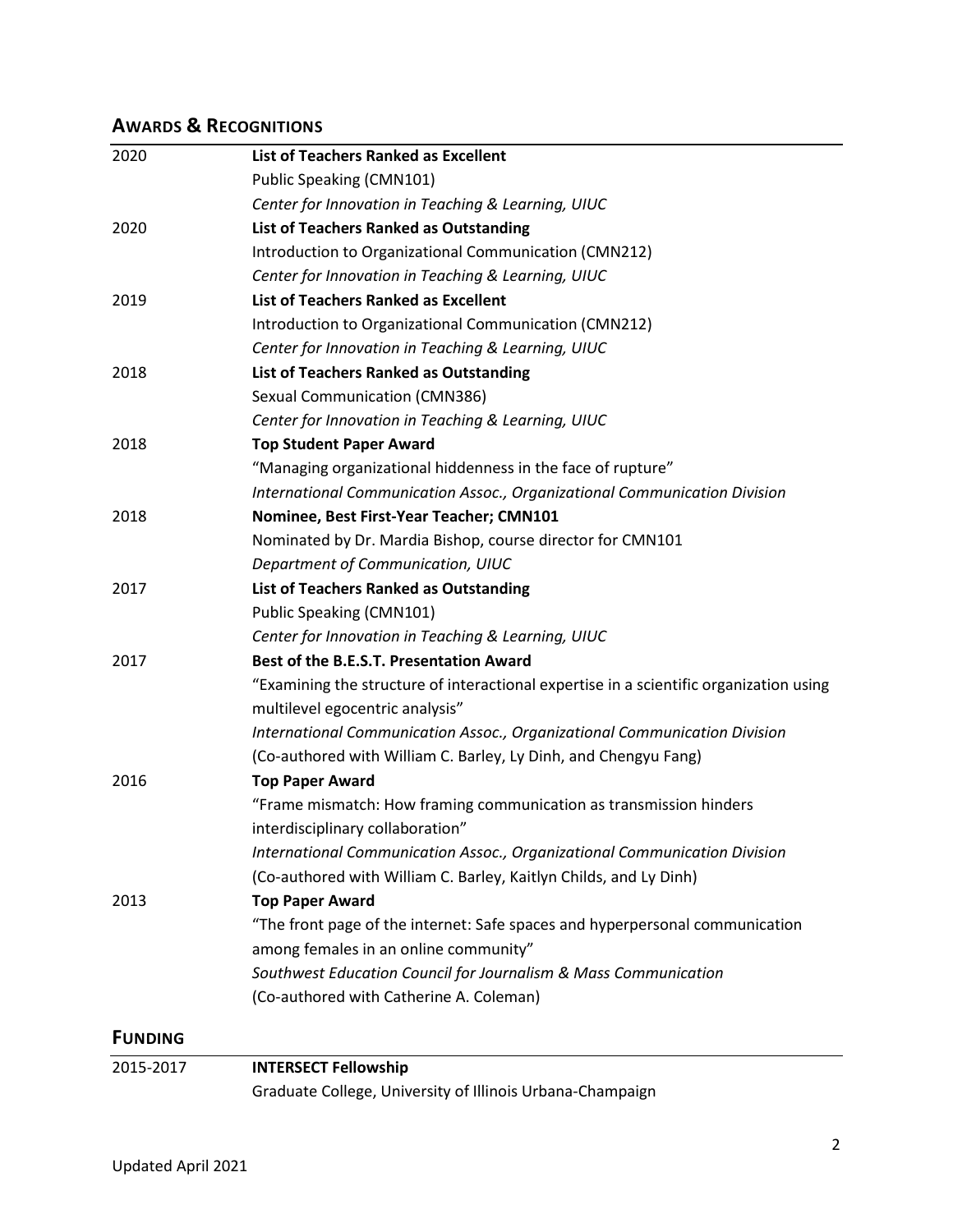2019 **Summer Dissertation Completion Fellowship**

Department of Communication, University of Illinois Urbana-Champaign

#### **PUBLICATIONS**

- Barley, W.C., Dinh, L., **Workman, H.**, & Fang, C. (2019) Exploring the relationship between interdisciplinary ties and linguistic familiarity using multilevel network analysis. *Communication Research*
- **Workman, H**., & Coleman, C.A. (2014). The front page of the internet: Safe spaces and hyperpersonal communication among females in an online community. *Southwestern Mass Communication Journal*, *(29)*2.

### **CONFERENCE PAPERS & PRESENTATIONS**

- **Workman, H**. (November, 2019). Processes of visibility and hiddenness in organizations: Negotiation and implementation of hiddenness strategies. Presented at National Communication Association conference: Baltimore, Maryland
- **Workman, H**. (October, 2019). Negotiating Organizational Hiddenness. Presented at Organizational Communication Mini-conference: University of Illinois Urbana-Champaign
- **Workman, H**. (October, 2018). Hiddenness and visibility as organizational processes. Poster presented at Organizational Communication Mini-conference: Rutgers University.
- **Workman, H**. (May, 2018). Managing organizational hiddenness in the face of rupture. Presented at International Communication Association conference: Prague, Czech Republic.
- **Workman, H.** (October, 2017). Hidden community response to sudden rupture. Poster presented at Organizational Communication Mini-conference: University of Ohio.
- Barley, W.C., Dinh, L., **Workman, H.,** & Fang, C. (May, 2017). Examining the structure of interactional expertise in a scientific organization using multilevel egocentric network analysis. Presented at International Communication Association conference: San Diego, CA.
- **Workman, H**. (November, 2016). Intermediatization: Examining the development of multi-direction influence amongst emerging and established media. Presented at National Communication Association Conference: Philadelphia, PA.
- **Workman, H.** (October, 2016). Hidden community response to sudden visibility. Organizational Communication Mini-conference: Northwestern University.
- Barley, W.C., Childs, K., **Workman, H.**, & Dinh, L. (2016). Frame mismatch: How framing communication as transmission hinders interdisciplinary collaboration. International Communication Association Conference: Fukuoka, Japan.
- **Workman, H.,** & Coleman, C.A. (June 2014). Agency and the formation of safe spaces in online communities: Turning the front page of the internet. Consumer Culture Theory Conference: Helsinki, Finland.
- **Workman, H.** (June 2014). Negotiation of meaning in a gendered online community. ACR Gender Marketing and Consumer Behavior Conference: Helsinki, Finland.
- **Workman, H.,** & Coleman, C.A. (Oct. 2013). The front page of the internet: Safe spaces and hyperpersonal communication among females in an online community. SWECJMC Southwest Symposium: Tulsa, Oklahoma.